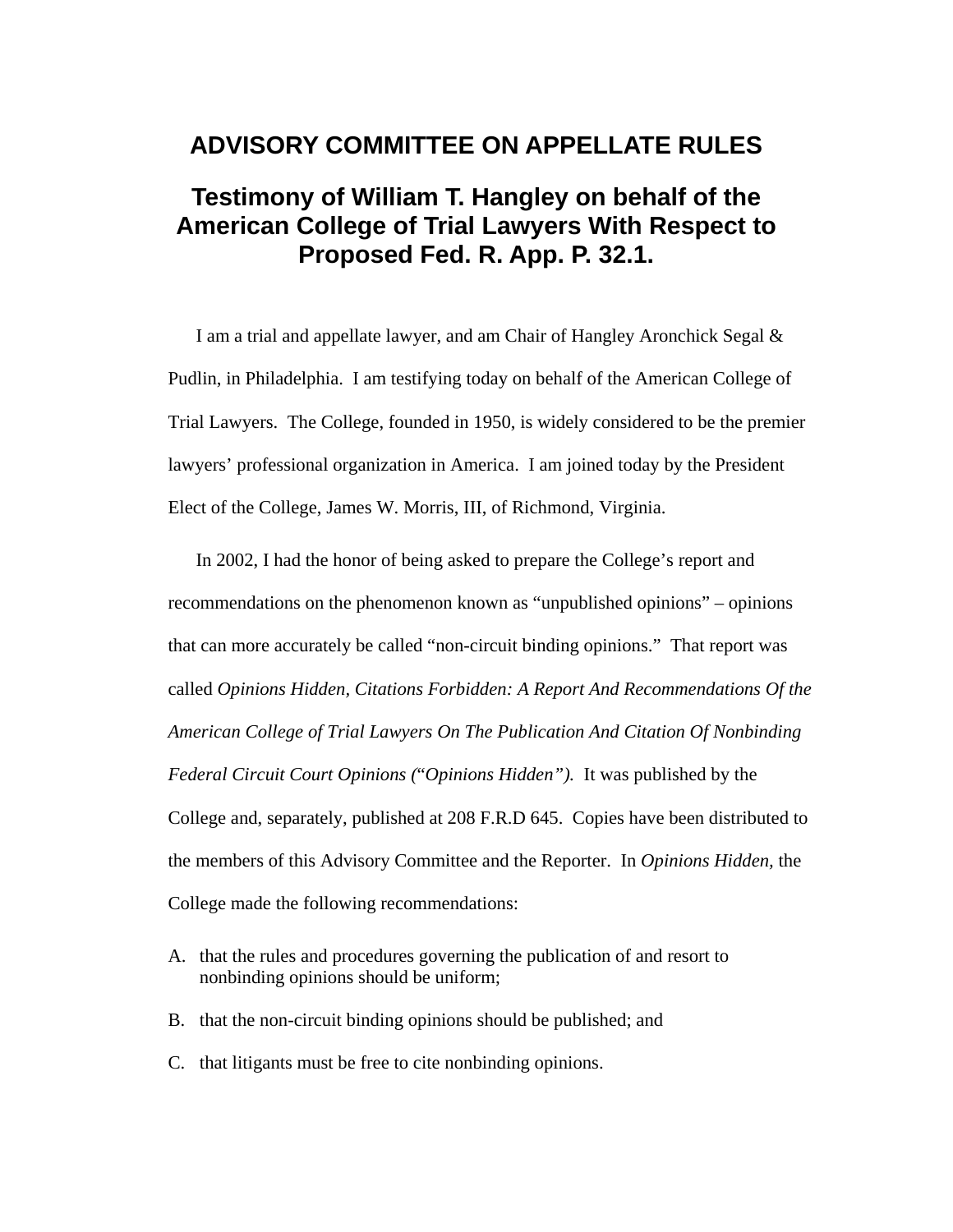We of the College are delighted that the Advisory Committee has recommended the adoption of proposed Appellate Rule 32.1. We have followed the debates and dialogue within the Advisory Committee and, as you know, we have not hesitated to pester your able Report, Pat Schiltz, as your good work went forward.

In my remarks today, I will concentrate on our third point – that lawyers must be free to cite non-circuit binding opinions when they consider them persuasive, just as they are free to cite fiction, doggerel, beer commercials and stand-up comedians when they consider those "precedents" persuasive. I understand that my friend and colleague, Judah Best (also a Fellow of the College), will discuss the need for publication and the need for uniformity in his separate testimony, offered here on behalf of the Section of Litigation of the American Bar Association.

Before proceeding, I must observe that, like the Advisory Committee, the College does not take any position on the question whether courts can or cannot constitutionally take the position that not all opinions are circuit binding precedent, the debate between *Anastasoff v. United States,* on the one hand, and *Hart v. Massanari,* on the other. We quite agree with the Advisory Committee that the resolution of this debate is best left to judicial decision rather than rulemaking. As a practicing appellate lawyer, too, I cannot help observing that trial and appellate lawyers are not much troubled, very much of the time, by the question whether a particular opinion is or is not circuit binding. What lawyers do find troubling, and what their client-litigants should find troubling and personally threatening, is a universe in which some decisions are off base, taboo, not to be discussed.

2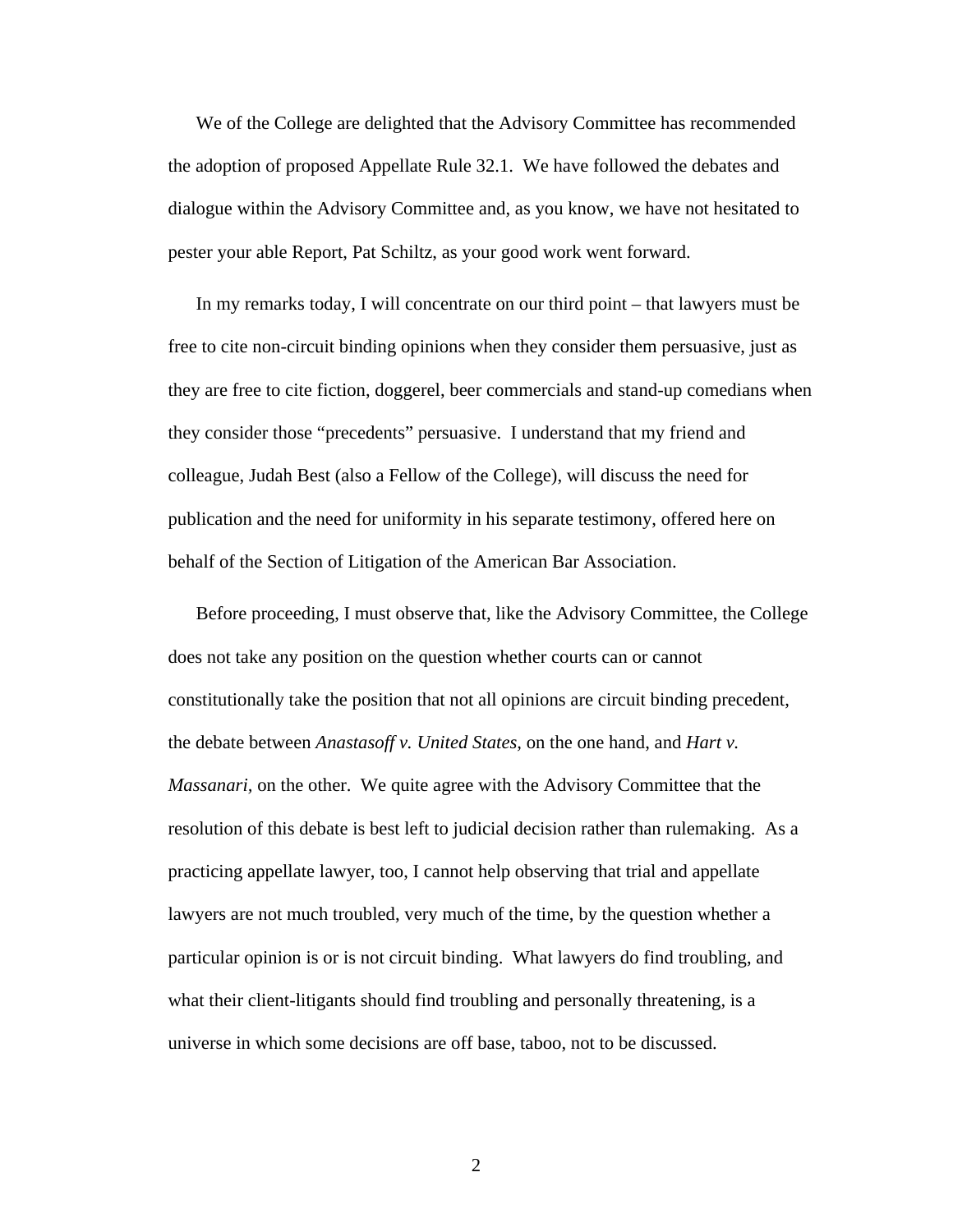There should be no restriction upon litigants' citations to nonbinding opinions for whatever persuasive merit they are thought to have. Assuming that a circuit court can decide that a given holding will not be binding precedent for a future case within that circuit, that court *or* any court can surely decide what weight it wishes to give to the reasoning behind that holding in a particular new factual context, rather than making the a priori judgment that nothing in the holding could possibly be pertinent to any future case. Courts signal a lack of confidence in their own decisions by prohibiting the public's representatives from even discussing them, and the law must inevitably suffer. The limited available information also demonstrates -- not surprisingly -- that appellate judges are quite fallible in their decisions that a given case adds nothing to the body of law and is "not precedent." For some of these cases, indeed, it is impossible to accept the proposition that they were ever thought to be easy, redundant, and unimportant dispositions. Courts are declining to publish opinions that turn out to be the best authority in a given setting, then refusing to talk about them or permit their discussion.

For a court to blind itself, in advance, to the persuasive power of its own reasoning simply makes no sense. Worse yet, such a practice undermines the process of stare decisis and corrodes the crucial public perception that cases are decided by the rule of law, and not arbitrarily.

**First**, there are grave doubts as to whether a court *can* prohibit lawyers and parties from telling them about the courts' own decisions. As Committee members are all too aware, and as discussed in *Opinions Hidden,* reputable judges and scholars raise serious questions about whether anticitation rules can past muster under the

3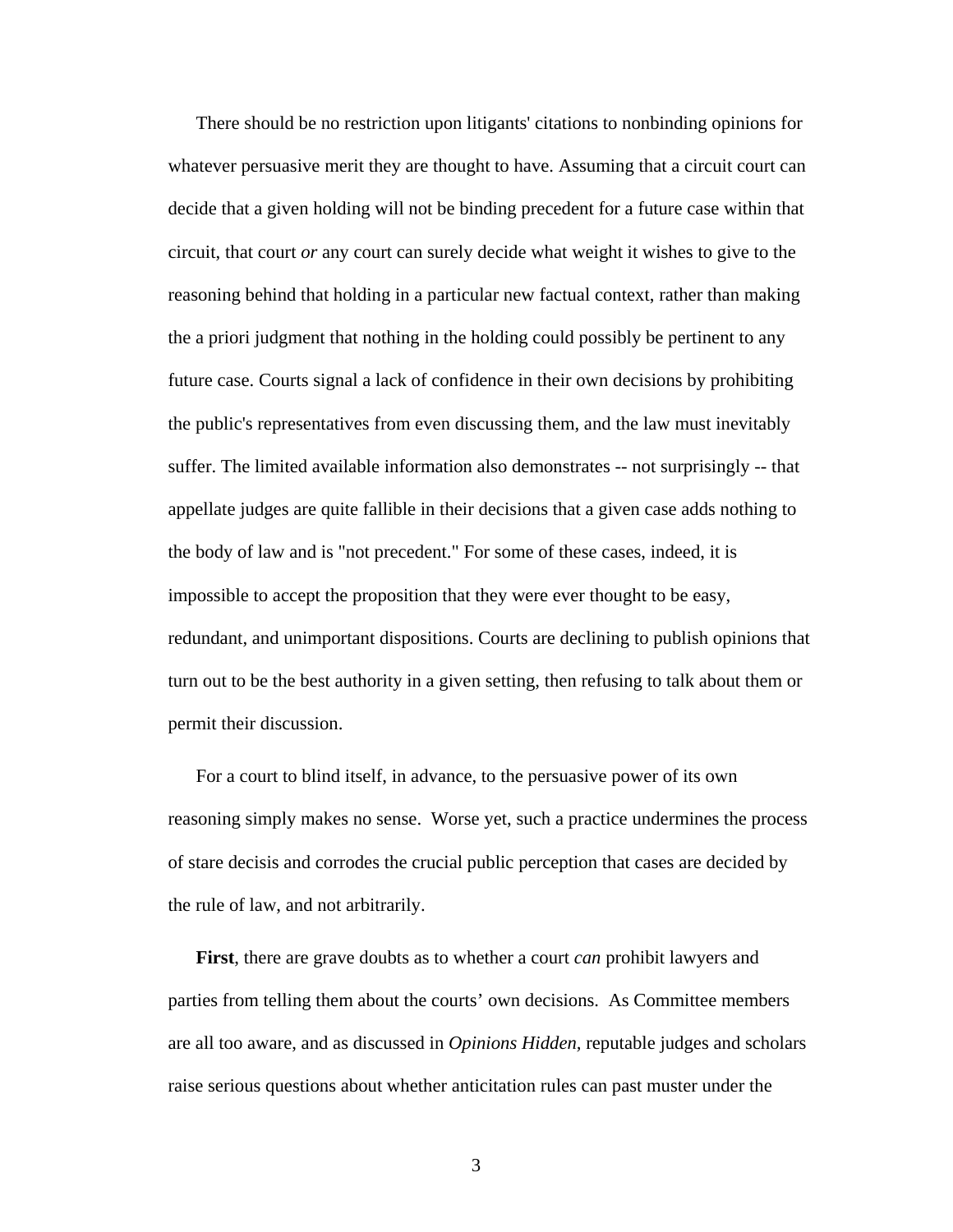speech and petition clauses of the First Amendment, whether they violate the separation of powers, whether they are within the scope of an Article III court's powers, and whether they work a denial of equal protection or due process. Stated as an abstract proposition, a rule that lawyers cannot cite judicial statements they consider persuasive or criticize judicial statements they consider erroneous is unthinkable. Imposing prior restraints upon citizen references to the public words or acts of any public official - any judge, any mayor, any crossing guard - seems undeniably contrary to our treasured notions of freedom of speech and of the compact between citizens and their government. More narrowly, the common law and stare decisis are built on the premise that lawyers will use one judge's reasoning to persuade the next judge not that the first case controls the decision in the second case -- that is relatively rare -- but that its reasoning lights the path that the court should follow in addressing the present dispute. To tell lawyers (and therefore the public for whom they speak) that they must foreswear eighty percent of the available reasoning is a remarkably radical step. It becomes even more radical when one considers the fact that these same circuits are willing to consider, as persuasive precedents, other courts' opinions that are just as nonbinding as their own. The thinking cannot be that all less-than-optimally vetted analyses are to be eschewed but, rather, that the rulemaking tribunal does not want to risk being embarrassed by one of its less-thanoptimally vetted holdings. That is a paltry excuse for gagging lawyers and their clients.

**Second**, contrary to the rationale of the anticitation rules, the record demonstrates compellingly that the nonbinding opinions are not uniformly redundant. Sometimes

4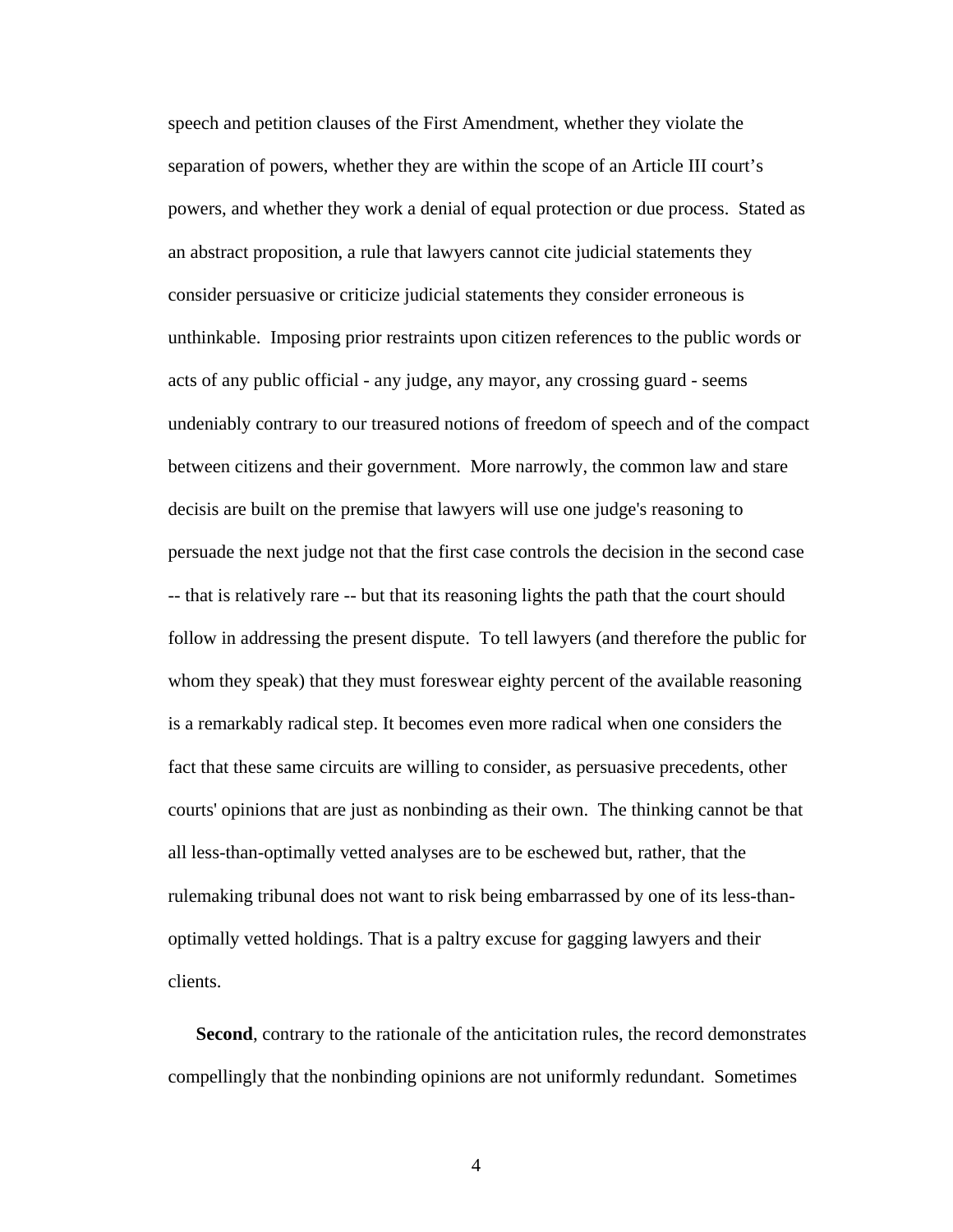they are important building blocks of the corpus juris. In *Opinions Hidden,* we discuss "A" pile and "B" pile decisions. The "A" pile gets the cases that are marked as circuit binding precedent; the "B" piles gets those cases that are deemed "easy," "redundant," "automatic," "nothing new." Yet we know that many such opinions have been reviewed and reversed by the Supreme Court . That just doesn't happen to a "redundant" or "automatic" decision. Nor would we expect to see dissents to redundant or automatic decisions, but dissents are not uncommon in non-circuit binding dispositions.

The sensible way to decide the persuasive value of a decision is not to label it in advance but instead – and this is the genius of stare decisis – to see how persuasive judges find it in posterity. Anticitation rules stifle that process with *a priori* judgments.

**Third**, with all respect to the good faith of the appellate bench, and its attempt to follow its own rules, it is well nigh impossible to avoid concluding that the consigning a difficult opinion to the "non-binding, uncitable" pile is a far too convenient way of achieving dispositional consensus within a panel, even if there is not agreement on the basis for the decision. In *Opinions Hidden,* we discuss several instances where it should have been obvious, from the start, that a particular decision (whether it was circuit binding or not) should never have gone on the uncitable "B" pile, because – right or wrong – it was an important point in the development of the law. The "B" pile opinion discussed by Judge Arnold in *Anastasoff v. United States*, <sup>1</sup>

 $\frac{1}{1}$ 

 <sup>223</sup> F.3d 898 (8th Cir.), *vacated as moot,* 235 F.3d 1054 (8th Cir. 2000) (en banc).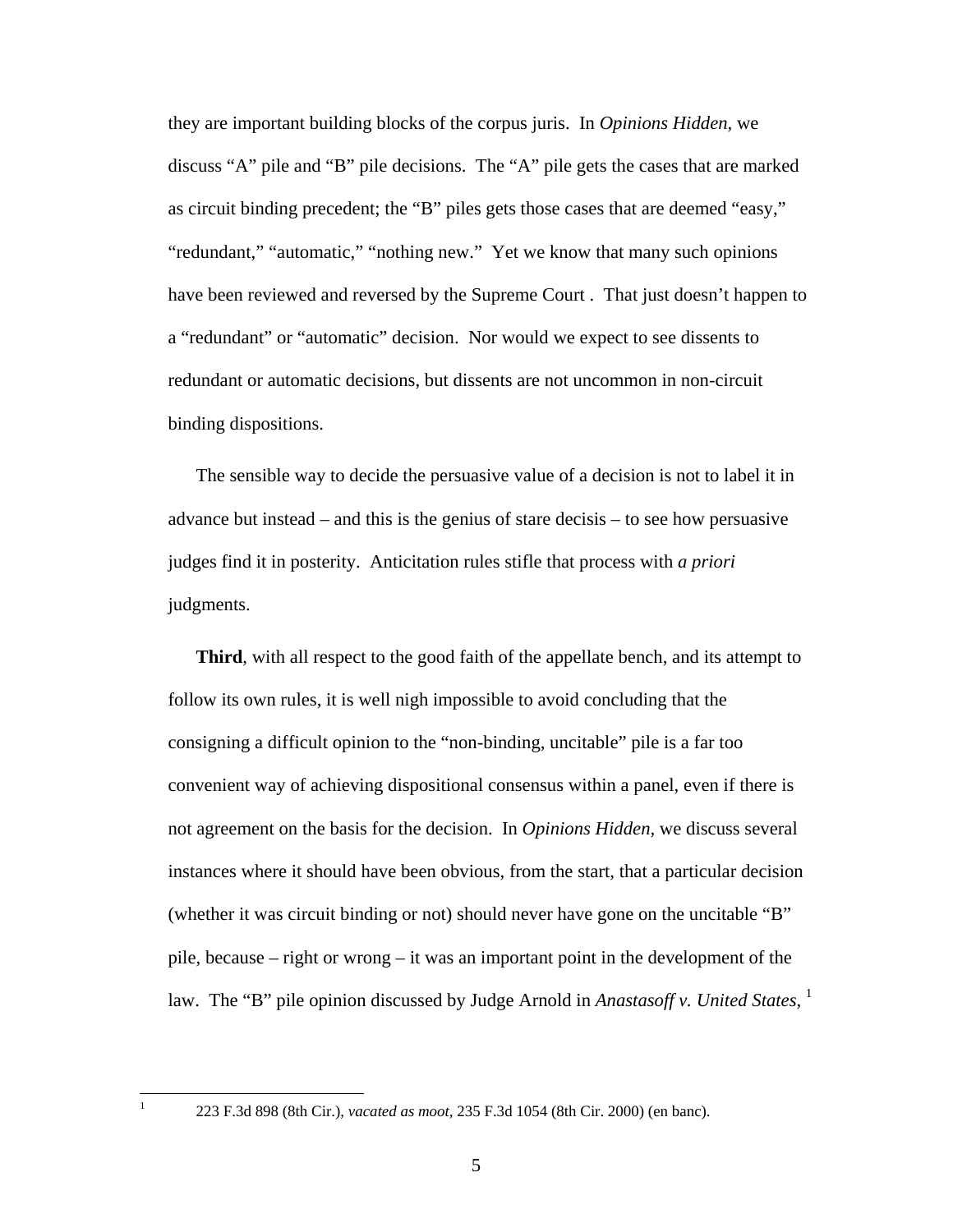*Christie v. United States*,<sup>2</sup> was a case of first impression in the Eighth Circuit. Even the anticitation circuits agree that cases of first impression do not belong on the "B" pile. The Fifth Circuit's nonbinding (and literally unpublished) decision in *Anderson v. Dallas Area Rapid Transit*,<sup>3</sup> in the Fifth Circuit, was another case of first impression; it addressed the Eleventh Amendment immunity of a metropolitan transit authority. *Berry Sterling v. Pescor Plastics*<sup>4</sup> attempted to resolve an obvious internal conflict of cases within a circuit – another characteristic thought to require publication and therefore to permit citation. And The Ninth Circuit's decision in *Kish v. City of Santa Monica*<sup>5</sup> was squarely at odds with a decision of another circuit – another characteristic generally thought to require publication and citability – but a California lawyer was subjected to sanctions proceedings in *Sorchini v. City of Covina*<sup>6</sup> because she had dared to mention *Kish* to the court that had decided *Kish*. The decisions in *Bott v. Four-Star Corp.*<sup>7</sup> and *Ricoh Co. v. Nashua Corp.*<sup>8</sup> – cases involving the arcane doctrine of "prosecution laches" in patent law, were certainly not unremarkable, redundant or automatic. *Bott* announced that earlier decisions of the United States Supreme Court no longer applied, owing to an amendment of the Patent Act, and that defenses bottomed in concepts of fairness had been eliminated – not by legislation but by Congressional silence. As discussed in *Opinions Hidden, Bott* and *Ricoh* were thought to be the law for some fourteen years – and they were the only law; there was no "published" law except in the hornbooks and law review articles,

 $\frac{1}{2}$ No. 01-1564, 1992 U.S. App. LEXIS 38446 (8th Cir. March 20, 1992).

<sup>3</sup> <sup>3</sup> 180 F.3d 265 (5th Cir. May 6, 1999) (table).

<sup>4</sup> *Berry Sterling Corp. v. Pescor Plastics, Inc.*, 215 F.3d 1351 (Table) (No. 98-1381), 1999 WL 674514 (Fed. Cir. August 30, 1999).

<sup>5</sup> 216 F.3d 1083 (table), No. 98-56297, 2000 WL 377771 (9th Cir. April 13, 2000).

<sup>6</sup> 250 F.3d 706 (9th Cir. 2001).

<sup>7</sup> 848 F.2d 1245 (Table), No. 97-04424, 1988 WL 54107 (Fed. Cir. May 26, 1988).